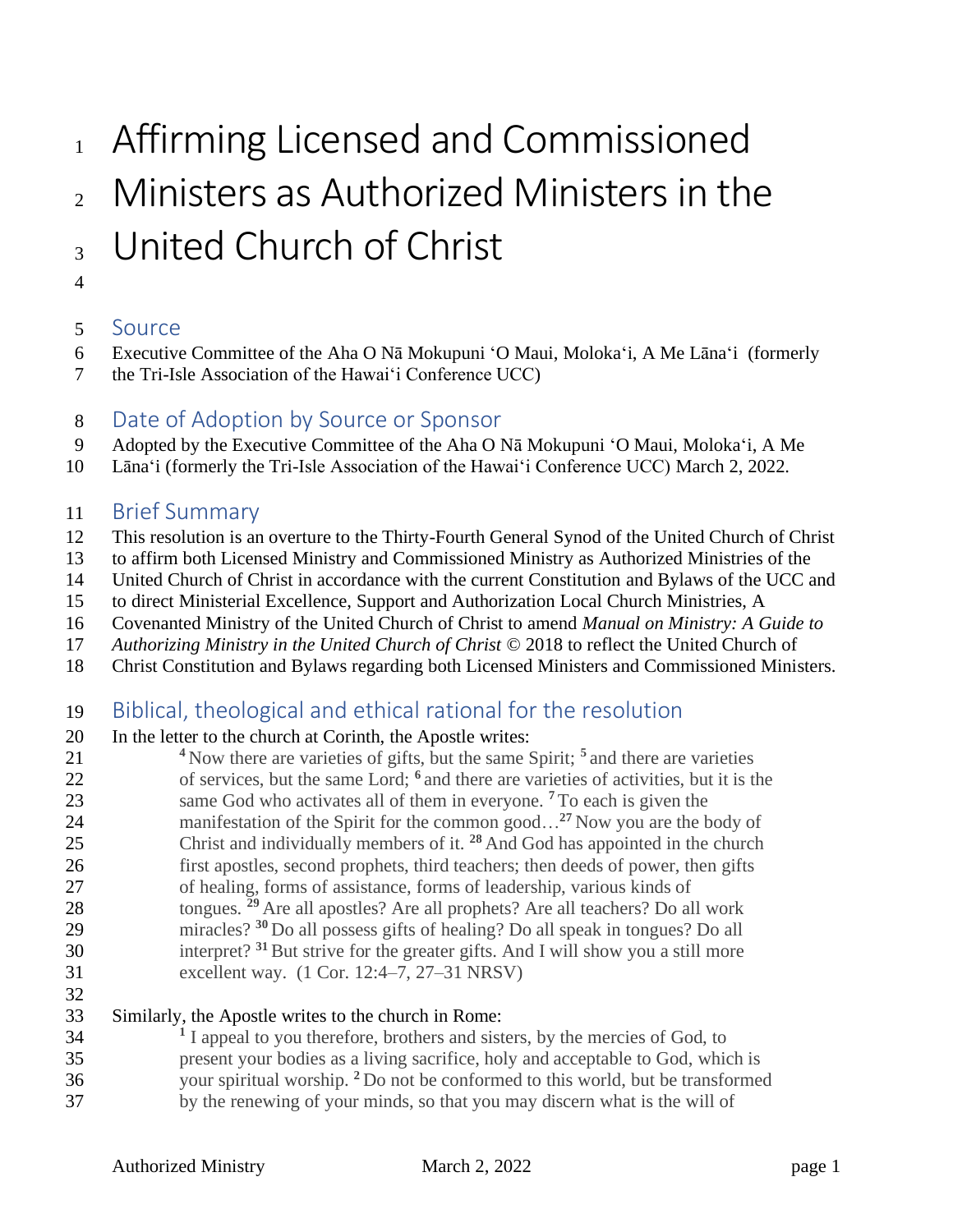| 38 | God—what is good and acceptable and perfect. $3$ For by the grace given to me I                       |
|----|-------------------------------------------------------------------------------------------------------|
| 39 | say to everyone among you not to think of yourself more highly than you                               |
| 40 | ought to think, but to think with sober judgment, each according to the measure                       |
| 41 | of faith that God has assigned. <sup>4</sup> For as in one body we have many members,                 |
| 42 | and not all the members have the same function, $5$ so we, who are many, are                          |
| 43 | one body in Christ, and individually we are members one of another. <sup>6</sup> We have              |
| 44 | gifts that differ according to the grace given to us: prophecy, in proportion to                      |
| 45 | faith; <sup>7</sup> ministry, in ministering; the teacher, in teaching; <sup>8</sup> the exhorter, in |
| 46 | exhortation; the giver, in generosity; the leader, in diligence; the                                  |
| 47 | compassionate, in cheerfulness. (Rom. 12:1–8 NRSV)                                                    |
| 48 |                                                                                                       |
| 49 | Under the heading "Theology of Ministry and Ordination" in Manual on Ministry: A Guide to             |
| 50 | Authorizing Ministry in the United Church of Christ $\odot$ 2018, we read:                            |
| 51 | The United Church of Christ believes that God calls every                                             |
| 52 | Christian to be a servant of God, a minister <sup>4</sup> , living and serving                        |
| 53 | in Christ's name. This call is celebrated sacramentally in baptism                                    |
| 54 | as persons are claimed for Christ by the Holy Spirit and the Church;                                  |
| 55 | all who are baptized spend the rest of their lives responding to                                      |
| 56 | God's call and claim. The particulars of each person's call and                                       |
| 57 | ministry vary with time, place, talents, experience, personal                                         |
| 58 | situation and responsibilities, and, importantly, the needs of the                                    |
| 59 | world. Ministry is lived in every aspect of one's life as God's love                                  |
| 60 | is shown in word and deed.                                                                            |
| 61 |                                                                                                       |
| 62 | The particular ministry of reconciling all God's children with one                                    |
| 63 | another, with creation, and with God, was given to God's people                                       |
| 64 | in scripture: "All this is from God, who reconciled usthrough                                         |
| 65 | Christ, and has given us the ministry of reconciliation; that is, in                                  |
| 66 | Christ God was reconciling the world to Godself, not counting                                         |
| 67 | their trespasses against them, and entrusting the message of                                          |
| 68 | reconciliation to us" (2 Corinthians 5:18-19). This ministry is                                       |
| 69 | claimed daily by the United Church of Christ as it is called to                                       |
| 70 | love God, neighbor, and self, and to do justice, love kindness, and                                   |
| 71 | walk humbly with God (Matthew 22:36-50 and Micah 6:8).                                                |
| 72 | Christians are members of the Body of Christ, the Church,                                             |
| 73 | under the sole headship of Jesus Christ. This is a living body (1)                                    |
| 74 | Corinthians 12), called, formed and sent into the world by the                                        |
| 75 | power of the Holy Spirit. Loving and serving God, the Church has                                      |
| 76 | multiple purposes:                                                                                    |
| 77 | embodying and proclaiming the Good News of Jesus Christ to all;                                       |
| 78 | nurturing and empowering the gathered Church through worship and<br>$\bullet$                         |
| 79 | sacraments, fellowship and mutual care, education and spiritual                                       |
| 80 | formation;                                                                                            |
| 81 | acting in the world through deeds of justice and loving kindness. (pp. 7–<br>$\bullet$                |
| 82 | 8)                                                                                                    |
| 83 |                                                                                                       |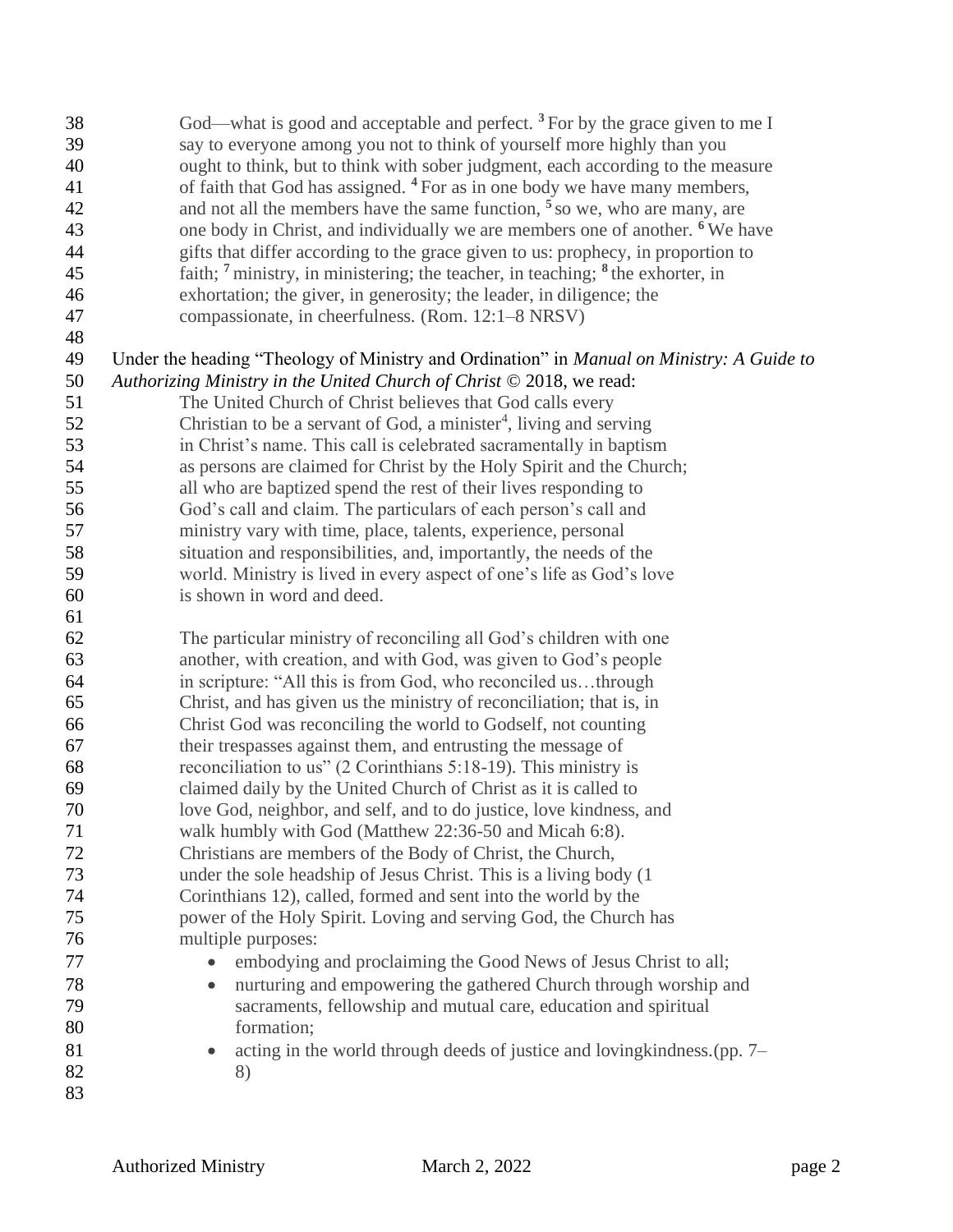## In defining ordination, the *Manual on Ministry: A Guide to Authorizing Ministry in the United*

- *Church of Christ* © 2018 states:
- The Church acknowledges that its members have many diverse ministries in the world and in the Church. It also recognizes a specific need for representative servant leaders "to equip the saints for the work of ministry, for building up the body of Christ" (Ephesians 4:12). The United Church of Christ, along with the Church Universal through the ages and throughout the world, affirms God's call to some individuals to be such leaders who help the Church to be what God intends it to be. These persons are set apart through prayer and the laying on of hands in the rite of ordination.
- 
- In ordination, the individual makes a lifetime commitment to God in Jesus Christ and to the Church, relying on the Holy Spirit. As Ordained Ministers 97 enter the apostolic ministry,<sup>5</sup> they continue the witness of Christ's followers from New Testament times. They receive authority from the Triune God to serve in Jesus' name. Ordained Ministers have particular responsibilities for the proclamation and practice of the Christian faith and for the life of the Church itself. (p. 8)
- 

God calls some to serve for a season in a particular ministry to address the needs of the church.

In those cases, the United Church of Christ has authorized individuals to serve as Licensed

 Ministers and Commissioned Ministers without requiring ordination (Constitution Article VI and Bylaws Preamble and Article I). Those faithful ministers have often served small congregations

and offered specialized ministry in various settings. Those Licensed and Commissioned

Ministers have shared their gifts and proclaimed the gospel through faithful and loving service.

Some have pursued ordination. Associations and Conferenced Licensed and Commissioned

Ministers have been authorized to serve for a "season" as Ecclesiastes states: "For everything

there is a season, and a time for every matter under heaven" (Ecclesiastes 31 NRSV). Affirming

those ministries, gifts, and seasons with authorization is consistent with the belief that all

ministry flows from the gift of the Spirit in Baptism.

Based on the covenantal polity of the United Church of Christ, local Associations have

authorized Licensed Ministers and Commissioned Ministers. The Constitution and Bylaws of the

- United Church of Christ have not been amended, and the Ministerial Excellence, Support and
- Authorization, Local Church Ministries, A Covenanted Ministry of the United Church of Christ

has set before the United Church of Christ the challenge of considering the elimination of

Licensed Ministry and Commissioned Ministry as they have been practiced without significant

discussion and discernment in all settings of the United Church of Christ since *Manual on* 

*Ministry: A Guide to Authorizing Ministry in the United Church of Christ* © 2018 was published.

Some local Churches, Associations, and Conferences have found it necessary to affirm Licensed

and Commissioned Ministers as valued "authorized" ministers and calling for amending *Manual* 

*on Ministry: A Guide to Authorizing Ministry in the United Church of Christ* © 2018 to guide

Associations in the process of authorizing Licensed and Commissioned Ministers.

While this *Manual on Ministry: A Guide to Authorizing Ministry in the United Church of Christ*

© 2018 is subtitled "A *Guide* to Authorizing Ministry in the United Church of Christ," it is a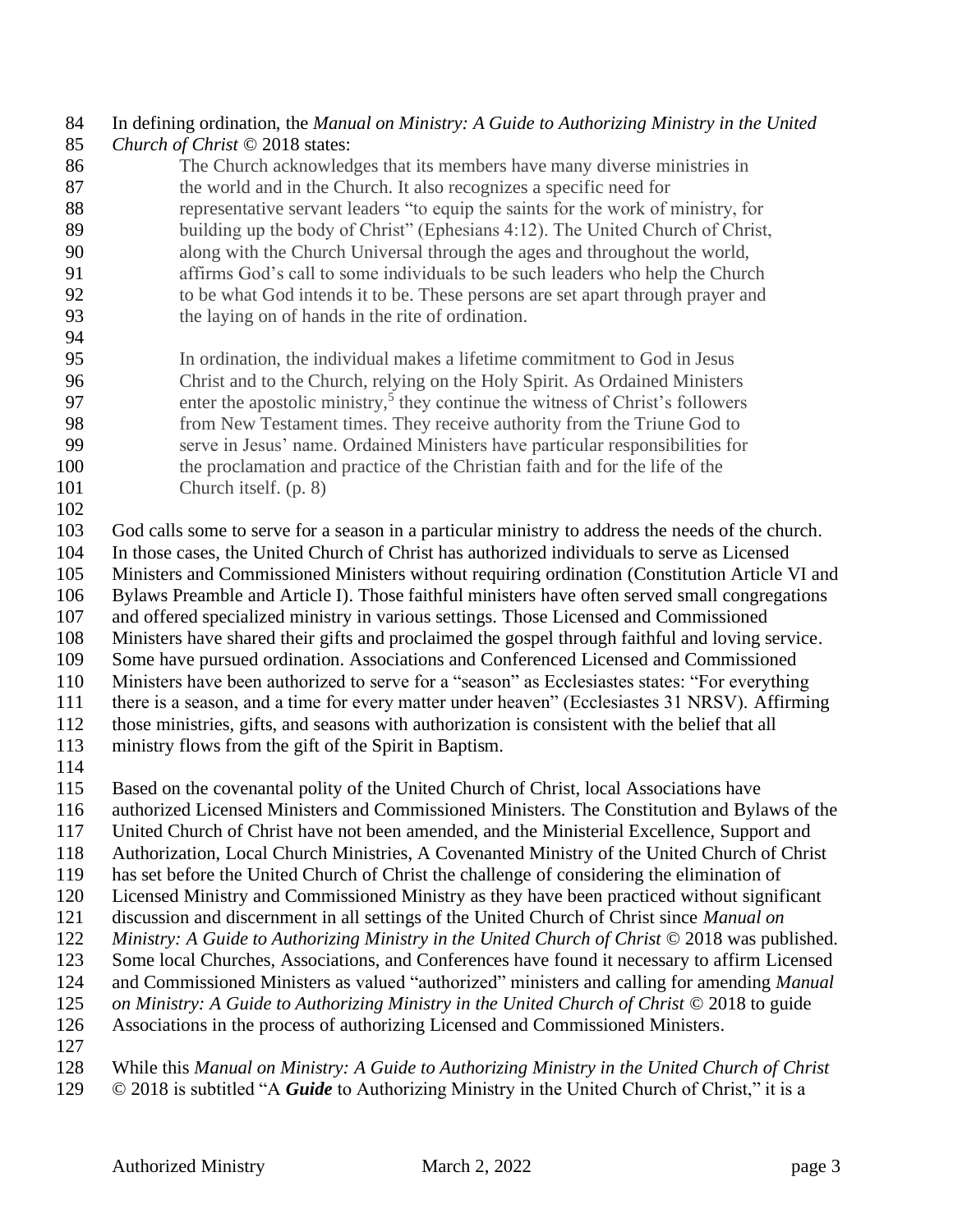- "guide" that lays out ordained ministry as the ultimate goal of all authorized ministers who have
- not been ordained, and it is not congruent with the Constitution (Article VI) and Bylaws
- (Preamble and Article I) of the UCC and conflicts with the practice of many Associations and
- Conferences in authorizing Licensed Ministers and Commissioned Ministers.
- 

### Text of the Resolution

- 
- **WHEREAS** the Constitution (Article VI) and Bylaws (Preamble and Article I) of the United Church of Christ recognize three forms of authorized ministers—licensed, commissioned, and ordained,
- **AND WHEREAS** those forms of authorized ministry affirm the United Church of Christ's belief that all are called to minister,
- **AND WHEREAS** local churches, Associations and Conferences have been faithfully served by Licensed Ministers and Commissioned Ministers,
- **AND WHEREAS** many have affirmed the importance of maintaining both Licensed Ministry and Commissioned Ministry, as authorized ministries of the United Church of Christ,
- **AND WHEREAS** the Ministerial Excellence, Support and Authorization Team of Local Church Ministries, A Covenanted Ministry of the United Church of Christ endeavored to set before the United Church of Christ a common understanding of ordination in *Manual on Ministry: A Guide to Authorizing Ministry in the United Church of Christ* © 2018, such a common understanding requires the affirmation of Associations and Conferences whose practices regarding authorized ministry differ,
- **AND WHEREAS** the Ministerial Excellence, Support and Authorization Team of Local Church Ministries, A Covenanted Ministry of the United Church of Christ in *Manual on Ministry: A Guide to Authorizing Ministry in the United Church of Christ* © 2018 set forth an understanding of ordination and provided a path to move through lay ministry to ordained ministry,
- **AND WHEREAS** the *Manual on Ministry: A Guide to Authorizing Ministry in the United Church of Christ* © 2018 eliminates both Licensed Ministry and Commission Ministry as authorized ministry,
- **THEREFORE BE IT RESOLVED** that the delegates to the 200<sup>th</sup> 'Aha Pae'āina of the Hawai'i Conference of the United Church of Christ meeting at Honolulu, Hawai'i June 12–18, 2022 do call upon the Thirty-Fourth General Synod of the United Church of Christ to reaffirm Licensed Ministry and Commissioned Ministry as authorized ministries of the United Church of Christ in compliance with the Constitution (Article VI) and Bylaws (Preamble and Article I) of the United
- Church of Christ.
- **BE IT FURTHER RESOLVED** that the delegates meeting as the Thirty-Fourth General Synod
- of the United Church of Christ direct Local Church Ministries to amend *Manual on Ministry: A*
- *Guide to Authorizing Ministry in the United Church of Christ* © 2018 so that it reflects the
- Constitution and Bylaws of the United Church of Christ and the practice of many Associations.